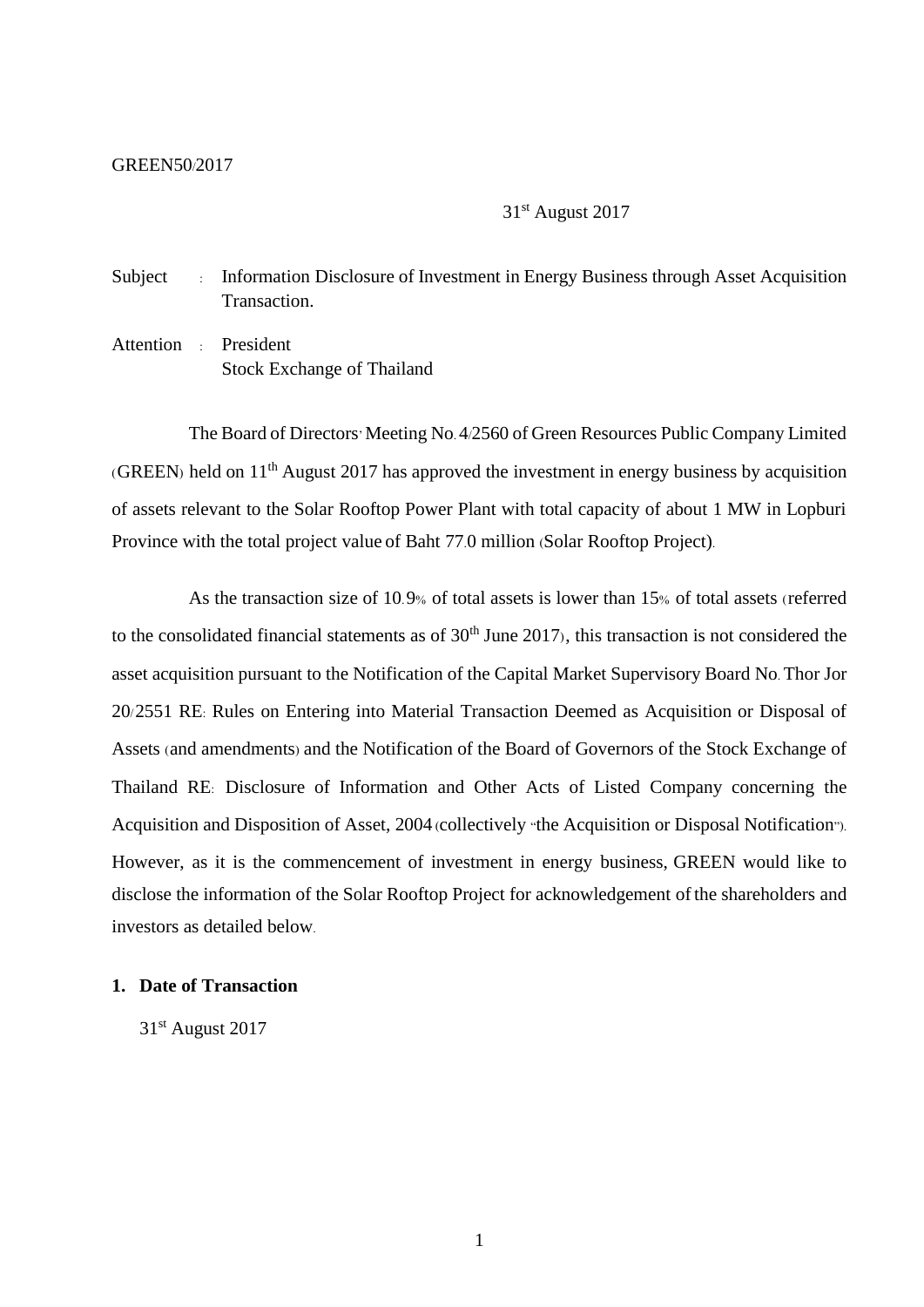## **2. Transaction Details**

## 2.1. Summary of the Solar Rooftop Project

| Project Type               | Solar Rooftop Power Plant with Photovoltaic PV Technology                                                     |  |  |
|----------------------------|---------------------------------------------------------------------------------------------------------------|--|--|
|                            | located in Pattananikhom District, Lopburi Province                                                           |  |  |
| Area                       | 4,134 square wahs or $10-1-34$ rais                                                                           |  |  |
| Feed-in-Tariff (FiT)       | Baht 6.16 per mwh throughout the contract period                                                              |  |  |
| <b>PPA Contract Period</b> | 25 years ended on $30th$ December 2038. The contract period of                                                |  |  |
|                            | 21 years and 4 months remains as of $31st$ August 2017                                                        |  |  |
| <b>Production Capacity</b> | 994.8 kWp                                                                                                     |  |  |
| Tax Privilege              | BOI privilege of 8-year waiver of corporate income tax (2016 -                                                |  |  |
|                            | 2023                                                                                                          |  |  |
| Source of Fund             | GREEN's working capital                                                                                       |  |  |
| <b>Acquired Assets</b>     | Details of total investment of Baht 77.0 million.                                                             |  |  |
|                            | Baht 2.0 million in Land with the title deed No. 34250                                                        |  |  |
|                            | located in Pattananikhom Sub-District, Pattananikhom                                                          |  |  |
|                            | District, Lopburi Province with the total area of 10-1-34 Rais                                                |  |  |
|                            | Baht 17.0 million in 4 hen houses and buildings located on                                                    |  |  |
|                            | the above land                                                                                                |  |  |
|                            | Baht 58.0 million in solar cells and equipment relevant to                                                    |  |  |
|                            | the Solar Rooftop Project, including the rights of                                                            |  |  |
|                            | production and sale of electrical power to the Provincial                                                     |  |  |
|                            | Electricity Authority in pursuant to the Electrical Power<br>Sale and Purchase Agreement No. PV-PEA-0065/2556 |  |  |
|                            |                                                                                                               |  |  |

# **2.2. Contract Summary**

2.2.1. Sale and Purchase Contract for Land

| Purchaser               | <b>GREEN</b>                                                   |  |  |
|-------------------------|----------------------------------------------------------------|--|--|
| Seller                  | Mr. Charoen Choosri, who has no relationship with              |  |  |
|                         | GREEN and is not a connected party.                            |  |  |
| <b>Contract Date</b>    | $31st$ August 2017                                             |  |  |
| <b>Contract Summary</b> | The parties agree to buy and sell the land with the title deed |  |  |
|                         | 34250 located in Pattananikhom Sub-District,<br>No.            |  |  |
|                         | Pattananikhom District, Lopburi Province with the total        |  |  |
|                         | area of 10-1-34 Rais at the selling price of Baht 2.0 million. |  |  |
|                         | The price shall be paid on the land transfer registration      |  |  |
|                         | date.                                                          |  |  |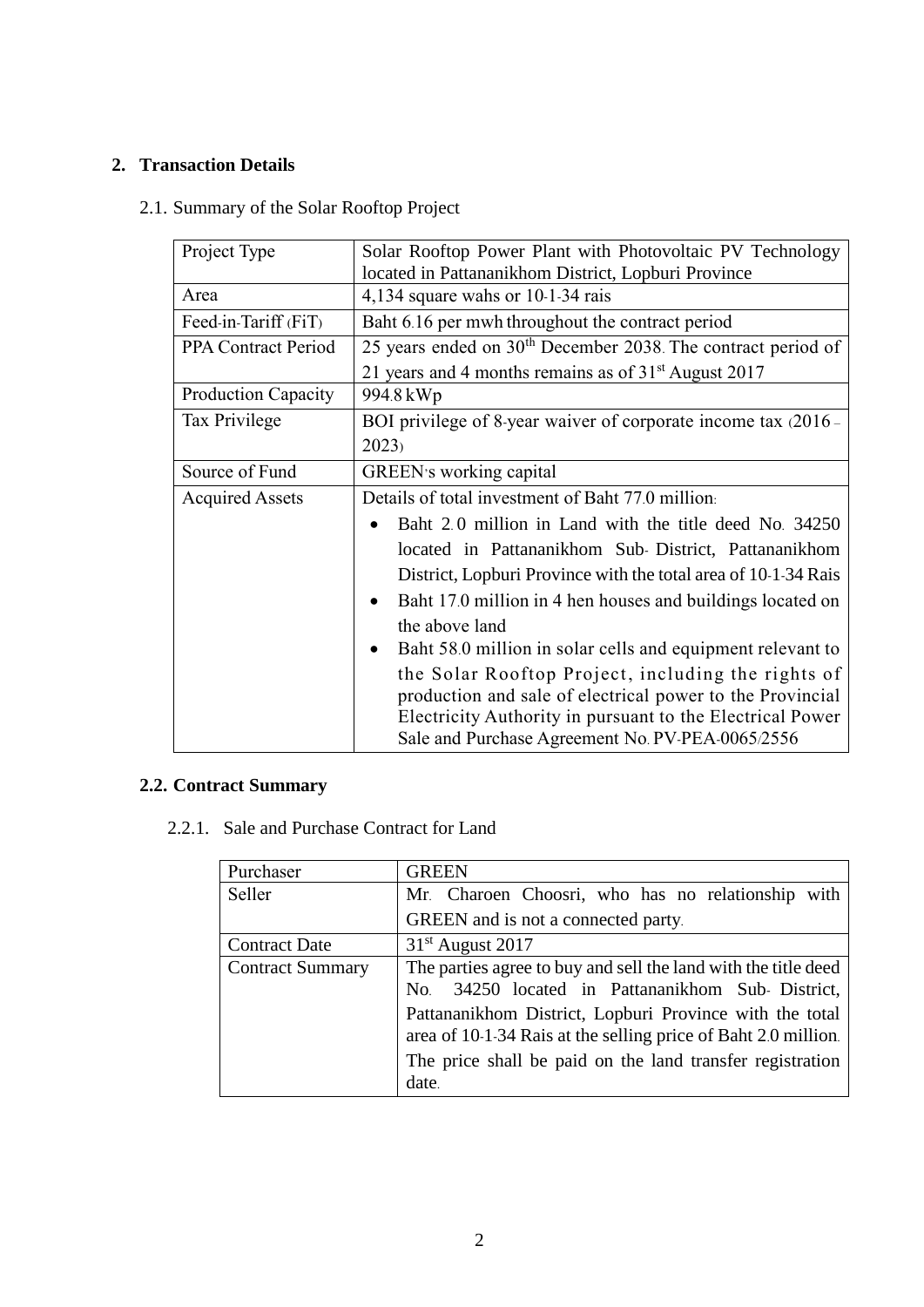2.2.2. Sale and Purchase Contract for Hen Houses and Building

| Purchaser               | <b>GREEN</b>                                                 |  |  |
|-------------------------|--------------------------------------------------------------|--|--|
| Seller                  | Engineering Limited Partnership, which has no                |  |  |
|                         | relationship with GREEN and is not a connected party.        |  |  |
| <b>Contract Date</b>    | $31st$ August 2017                                           |  |  |
| <b>Contract Summary</b> | The parties agree to buy and sell 4 hen houses and building  |  |  |
|                         | located on the land with title deed No. 34250 at the selling |  |  |
|                         | price of Baht 17.0 million. The price shall be paid on the   |  |  |
|                         | contract date.                                               |  |  |

2.2.3. Sale and Purchase Contract for Assets

| Purchaser               | <b>GREEN</b>                                                                                                                                                                                                                                                                                                                                                                                               |  |
|-------------------------|------------------------------------------------------------------------------------------------------------------------------------------------------------------------------------------------------------------------------------------------------------------------------------------------------------------------------------------------------------------------------------------------------------|--|
| Seller                  | JE Solar Lopburi Co., Ltd., which has no relationship with                                                                                                                                                                                                                                                                                                                                                 |  |
|                         | GREEN and is not a connected party.                                                                                                                                                                                                                                                                                                                                                                        |  |
| <b>Contract Date</b>    | $31st$ August 2017                                                                                                                                                                                                                                                                                                                                                                                         |  |
| <b>Contract Summary</b> | The parties agree to buy and sell solar cells and equipment<br>relevant to the Solar Rooftop Project, including the rights<br>of production and sale of electrical power to the Provincial<br>Electricity Authority in pursuant to the Electrical Power<br>Sale and Purchase Agreement No. PV-PEA-0065/2556 at<br>the selling price of Baht 58.0 million. The price shall be<br>paid on the contract date. |  |

### **3. Transaction Size**

Referring to the consolidated financial statements as of  $30<sup>th</sup>$  June 2017, the highest transaction size is 10.9% of total assets which is based on the total value of consideration base. GREEN has no asset acquisition in the past 6 months. The transaction size of 10.9% is lower than 15.0% according to the Acquisition or Disposal Notification.

| <b>Base of</b>          |                                                          | <b>Transaction Size</b> |
|-------------------------|----------------------------------------------------------|-------------------------|
| <b>Transaction</b>      | <b>Calculation Details</b>                               |                         |
| <b>Size Calculation</b> |                                                          |                         |
| 1. Net tangible         | (NTA of the Target x Acquired Shareholding) x 100        | NA                      |
| assets (NTA)            | NTA of GREEN                                             | (This transaction is    |
|                         |                                                          | asset acquisition)      |
| 2. Net profit           | (Net profit of the Target x Acquired Shareholding) x 100 | <b>NA</b>               |
|                         | Net profit of GREEN                                      | This transaction is     |
|                         |                                                          | asset acquisition)      |
| 3. Total                | Total consideration value $(77)$ x 100                   | 10.9%                   |
| consideration           | Total assets of GREEN (707.1)                            |                         |
| value                   |                                                          |                         |